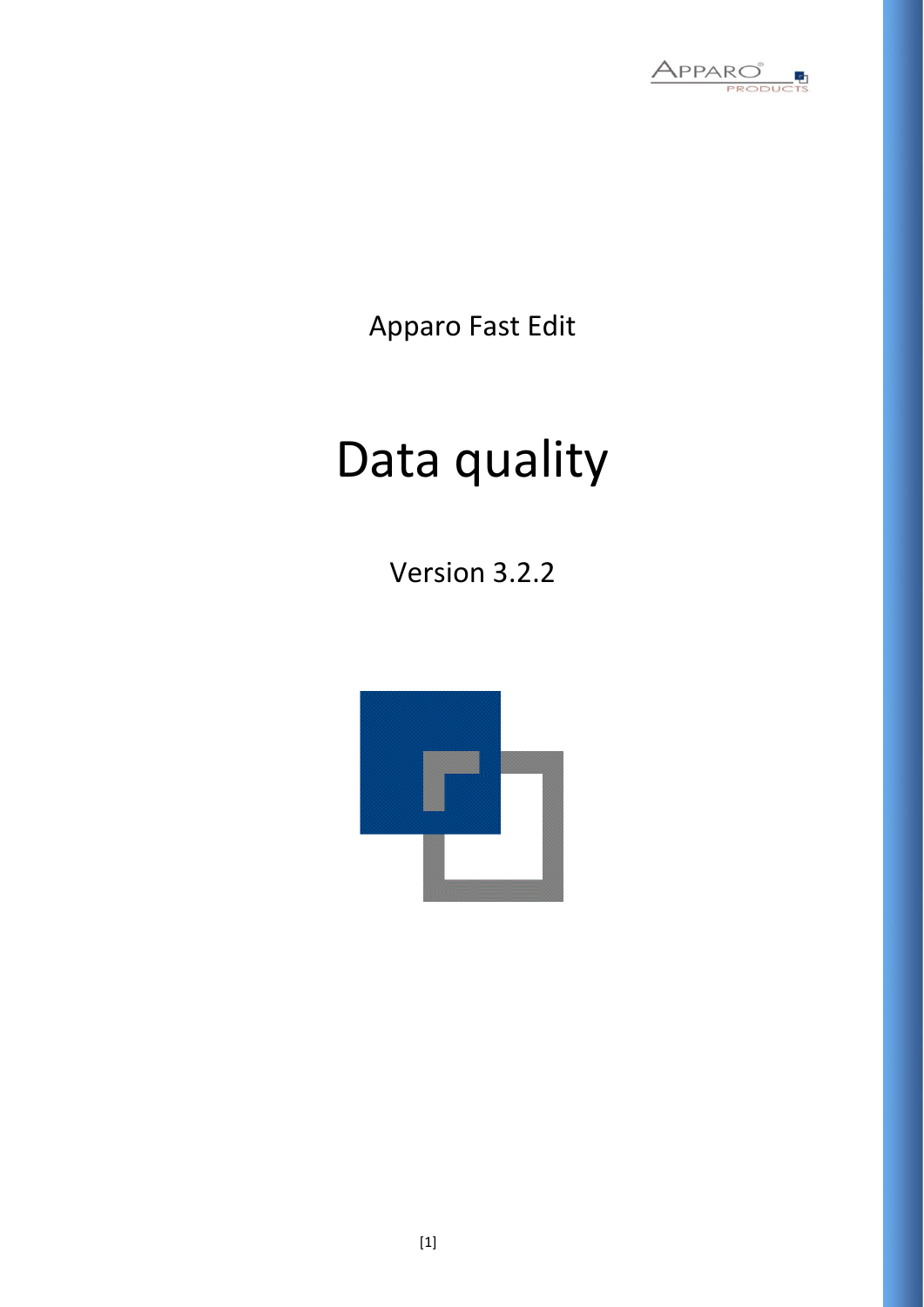

## Table of content

| 1                |  |
|------------------|--|
| $\overline{2}$   |  |
| 2.1              |  |
| 2.2              |  |
| 2.3              |  |
| 2.3.1            |  |
| 2.3.2            |  |
| 2.4              |  |
| 2.4.1            |  |
| 2.4.2            |  |
| 2.4.3            |  |
| 2.5              |  |
| 2.5.1            |  |
| 2.5.2            |  |
| 2.5.3            |  |
| 2.5.4            |  |
| 2.5.5            |  |
| 2.5.6            |  |
| $\boldsymbol{3}$ |  |
| 3.1              |  |
| 3.2              |  |
| 3.2.1            |  |
| 3.3              |  |
| 4                |  |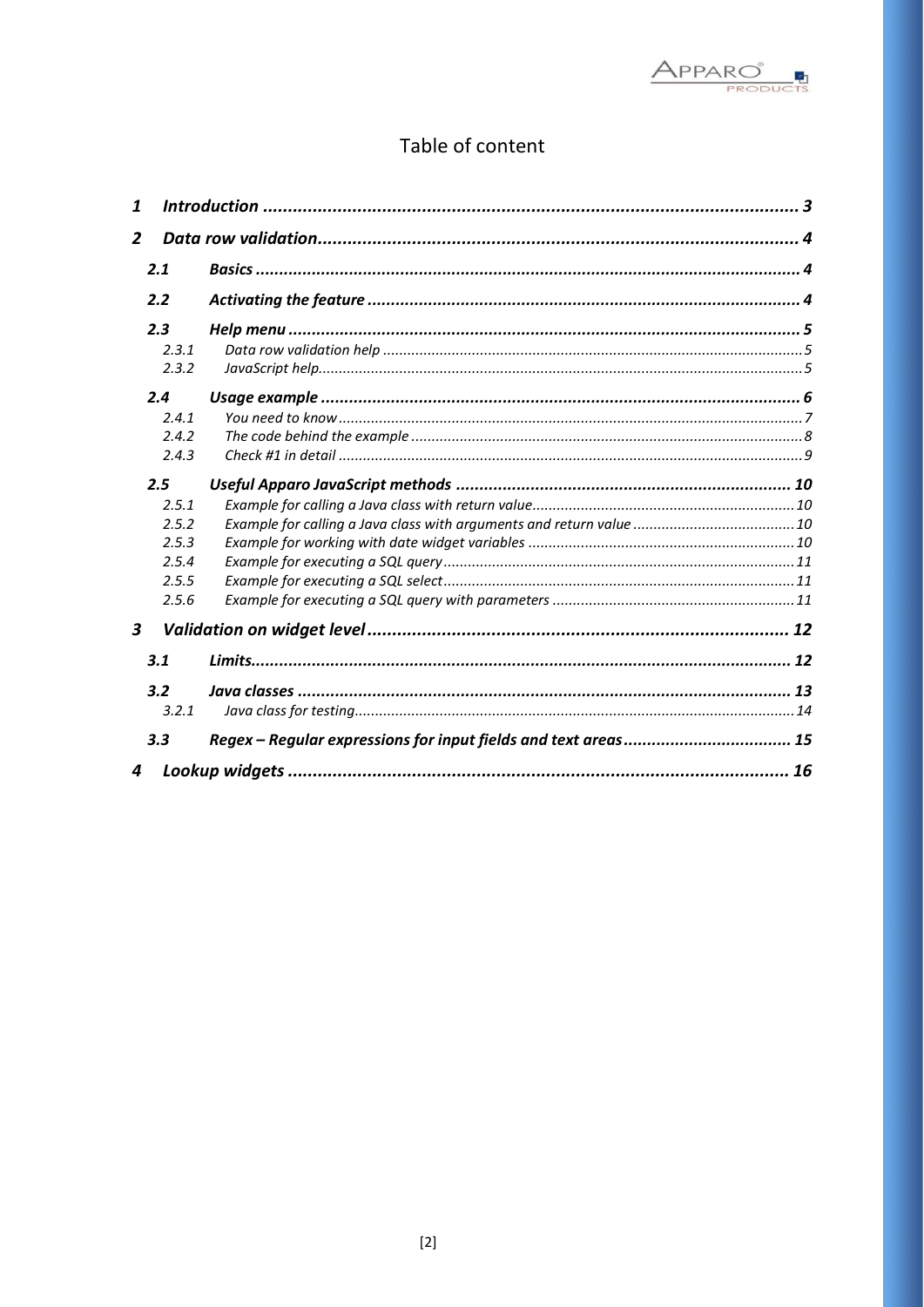

## <span id="page-2-0"></span>**1 Introduction**

Apparo offers several ways to ensure data quality.

Data checking is performed regardless of the method of data entry, whether manually inserted or imported from Excel.

Basically, there are two ways to check data:

- Validation on row level, which can compare values or check them directly.
- Validation on widget level, checking one entry only.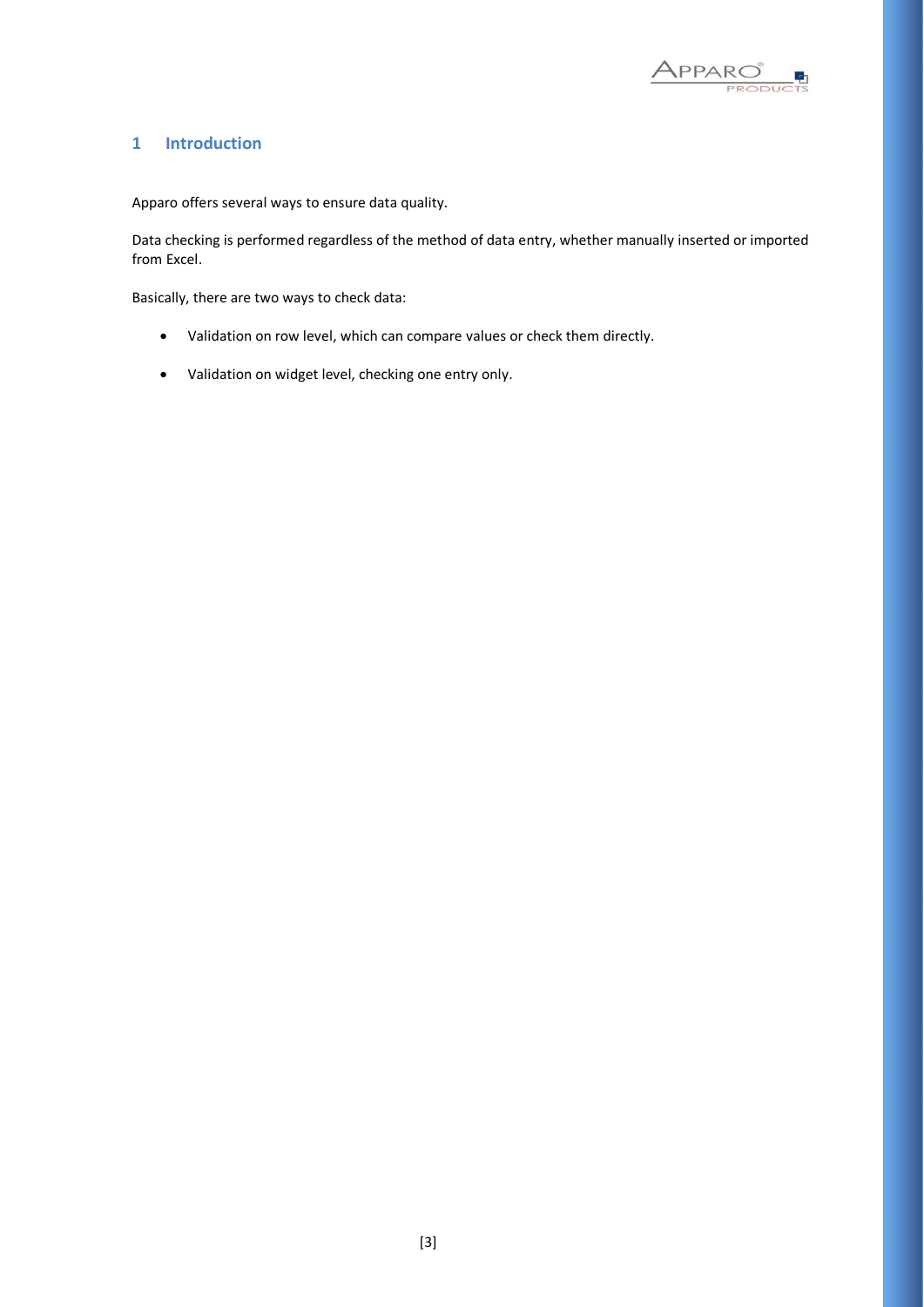

## <span id="page-3-0"></span>**2 Data row validation**

## <span id="page-3-1"></span>**2.1 Basics**

Data row validation uses simple JavaScript that is running server side to check the data values of a data row in relation to each other.

It is also possible to check only one or more entries independently using the full spectrum of JavaScript or by calling external Java classes.

**This feature is used for manual data entry using web forms and Excel data imports (all Excel formats).**

## <span id="page-3-2"></span>**2.2 Activating the feature**

The data row validation feature must be enabled first:

| Demonstration Apparo Fast Edit |                                                                        |   | Business Case Designer - Quality gate / Editing of data incl. qua |              | administrator Demonstration | $\mathcal{O}$ |
|--------------------------------|------------------------------------------------------------------------|---|-------------------------------------------------------------------|--------------|-----------------------------|---------------|
|                                | Data row validation                                                    |   |                                                                   |              |                             |               |
| Main settings                  | Please select all features that you want to use in this Business Case: |   |                                                                   |              |                             |               |
| <b>Standard buttons</b>        | Insert/delete/update/copy                                              |   | Actions and scripts                                               |              |                             |               |
| Filter data output             | Inserting of new data rows                                             | ✓ | Widget data calculations                                          |              |                             |               |
| Variables                      | Editing of data rows                                                   | ୰ | My own action buttons                                             |              |                             |               |
| Inserting of new data rows     | Deleting of data rows                                                  | ✓ | Automatic scripts and database procedures                         |              |                             |               |
|                                | <b>Bulk</b> data update                                                |   | Other                                                             |              |                             |               |
| Editing of data rows           | Copying of data rows                                                   |   | Refreshing data                                                   |              |                             |               |
| Delete data rows manually      | Excel                                                                  |   | • My own database error messages                                  |              |                             |               |
| <b>Excel import</b>            | Excel import                                                           | V | Filtering<br>18                                                   | $\checkmark$ |                             |               |
| <b>Excel export</b>            | Excel export                                                           | ے | Data transaction handling                                         | $\checkmark$ |                             |               |
| Data row validation:           | Data quality                                                           |   | Access control                                                    |              |                             |               |
| Auditing of data changes       | - Data row validator                                                   | v | Security<br>$\rightarrow$                                         | ر            |                             |               |
|                                | Data row validator                                                     |   | > Limited access (readonly mode)                                  |              |                             |               |
|                                | Enable validation of input when inserting or updating data<br>YES      |   |                                                                   |              |                             |               |
|                                | Checking primary key                                                   |   |                                                                   |              |                             |               |
|                                | Data change history                                                    |   |                                                                   |              |                             |               |
|                                | > Auditing of data changes                                             |   |                                                                   |              |                             |               |
|                                | Data history                                                           |   |                                                                   |              |                             |               |
|                                |                                                                        |   |                                                                   |              |                             |               |
|                                | <b>CANCEL</b><br>OK                                                    |   |                                                                   |              |                             |               |

Go to the features menu and switch the Data row validator under Data quality to 'Yes' (enabled)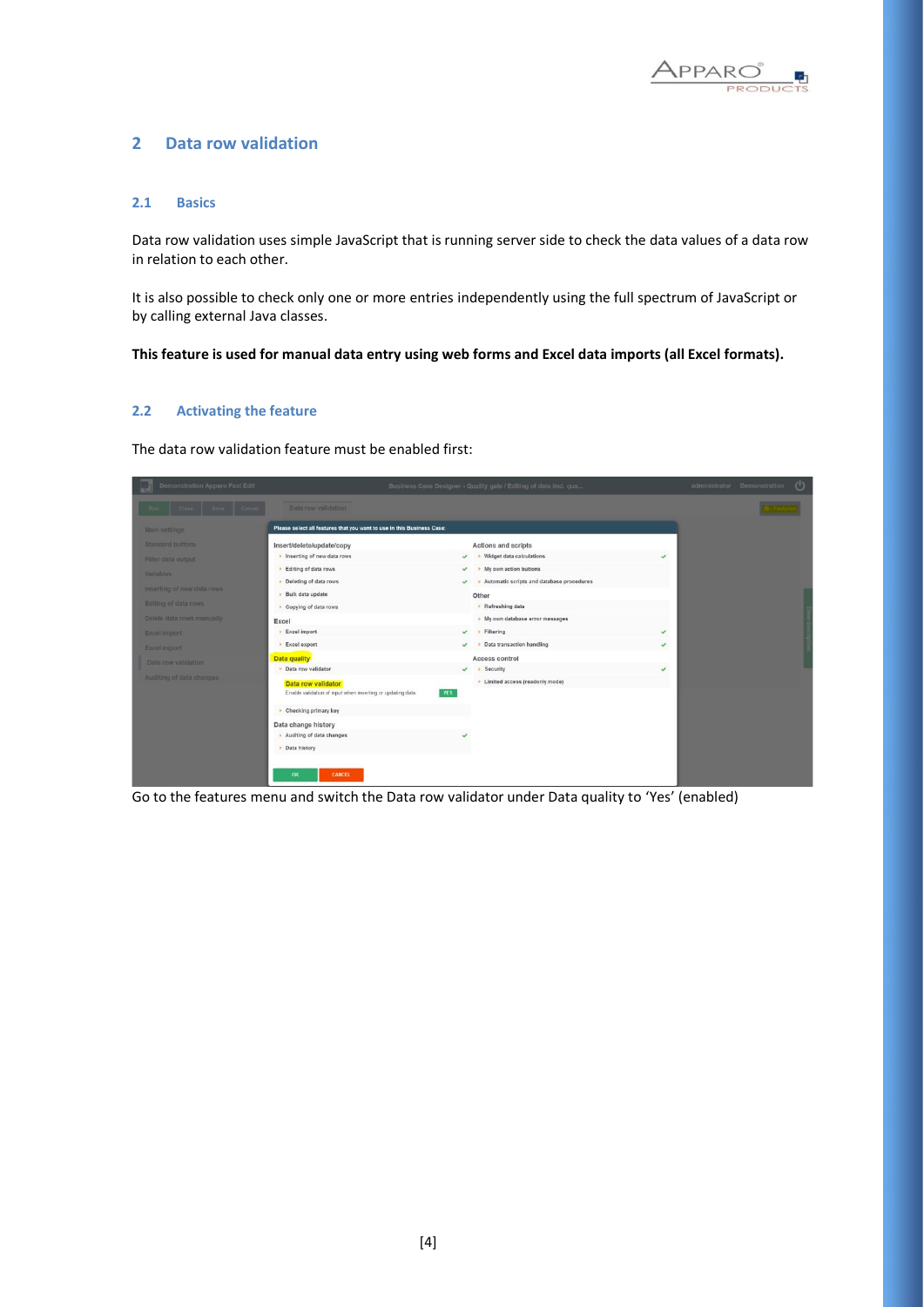

## <span id="page-4-0"></span>**2.3 Help menu**

## <span id="page-4-1"></span>2.3.1 Data row validation help

The data row validation help can be called by clicking the grey question mark in the data row validation menu:



The help contains three examples:

- Example using Apparo Data Row Validator
- Example for checking exact number of columns in data row for Excel copy&paste import
- Example of returning warning message instead of error result of validation. Warning message is displayed to user, but row is processed normally

## <span id="page-4-2"></span>2.3.2 JavaScript help

You will find the complete JavaScript help when creating a new JavaScript variable in the Variables menu of the Business Case:

| <b>Variable for Business Case</b>                                                                                                                                                                                                                                                                                                                                                                                                                                                                                                                                                                                                                                                                                                                                                                                                                                                                                                                |   |
|--------------------------------------------------------------------------------------------------------------------------------------------------------------------------------------------------------------------------------------------------------------------------------------------------------------------------------------------------------------------------------------------------------------------------------------------------------------------------------------------------------------------------------------------------------------------------------------------------------------------------------------------------------------------------------------------------------------------------------------------------------------------------------------------------------------------------------------------------------------------------------------------------------------------------------------------------|---|
| Variable name                                                                                                                                                                                                                                                                                                                                                                                                                                                                                                                                                                                                                                                                                                                                                                                                                                                                                                                                    |   |
| Variable description                                                                                                                                                                                                                                                                                                                                                                                                                                                                                                                                                                                                                                                                                                                                                                                                                                                                                                                             |   |
| Javascript syntax help                                                                                                                                                                                                                                                                                                                                                                                                                                                                                                                                                                                                                                                                                                                                                                                                                                                                                                                           | × |
| <b>Examples</b>                                                                                                                                                                                                                                                                                                                                                                                                                                                                                                                                                                                                                                                                                                                                                                                                                                                                                                                                  |   |
| - Returning a string value based on security group<br>- Using custom function<br>- Using custom functions declared in file<br>- Using Apparo variables<br>- Using Apparo LANGUAGE variable in a column name<br>- Calling a java class with return value<br>- Calling a java class with arguments and return value<br>- Dynamic variable resolving<br>- Working with date widget variables<br>- Getting the name and content of the current widget<br>- Storing content into a file<br>- Executing a SQL query<br>- Executing a SQL select<br>- Executing a SQL select and storing result into XML file<br>- Executing a SQL query with parameters<br>- Executing a SQL insert<br>- Executing a command<br>- Making a row read-only<br>- Reading Cognos session parameters<br>- Exporting all Business Case data to file<br>- Exporting selected Business Case data to file<br>- Running Email Business Case<br>- JavaScript syntax<br>$\epsilon$ |   |

The marked examples may be helpful in the data row validator too and will be explained later in this guide

The help contains Apparos custom JavaScript methods, helpful examples and the complete JavaScript syntax.

The description of all custom Apparo JavaScript methods is also available in the user guide. The user guide is contained in the Apparo installation package, linked in the Training menu in the Apparo Designer or online under [https://apparo.solutions/en/docs-en.](https://apparo.solutions/en/docs-en)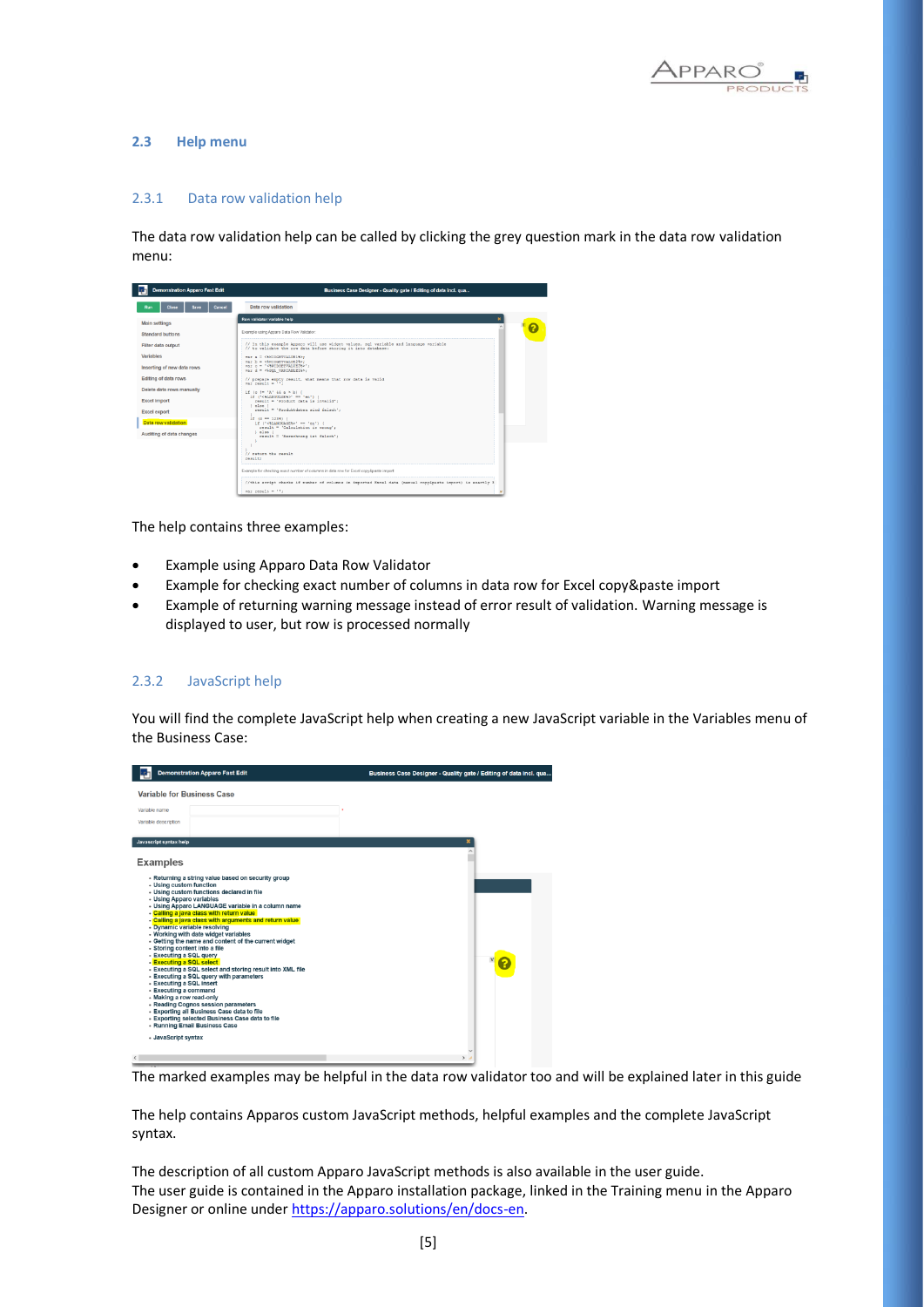

## <span id="page-5-0"></span>**2.4 Usage example**

**Our example Business Case contains two checks. The checks are working in insert and edit area.**

|                 | Data Quality Demo                                                                  |                       |              |              |             |            |                 |                     |
|-----------------|------------------------------------------------------------------------------------|-----------------------|--------------|--------------|-------------|------------|-----------------|---------------------|
|                 | The row validation checks (independently from the kind of data Insertion:          |                       |              |              |             |            |                 |                     |
|                 | #1 if Amount/Year is having a value, otherwise an error is raised                  |                       |              |              |             |            |                 |                     |
|                 | #2 if the sum of all quarters exceed the Amount/Year, otherwise an error is raised |                       |              |              |             |            |                 |                     |
|                 | Validation on widget Level is checking Amount/Year, must not exceed 10k            |                       |              |              |             |            |                 |                     |
|                 |                                                                                    |                       |              |              |             |            |                 |                     |
| Product line    | Product                                                                            | Amount/Year Quarter I |              | Quarter III  | Quarter III | Quarter IV | Last changed by | Last change<br>from |
| <b>T-Shirts</b> | <b>T-Shirt October</b>                                                             | 9000                  | 2000         | 250          | 200         | 210        | Administrator   | 11 29 2017          |
| T-Shirts        | T-Shirt Vienna                                                                     | 8000                  | 600          | 2500         | 2000        | 100        | test            | 11.09.2017          |
| T-Shirts        | <b>T-Shirt Moscow</b>                                                              | 8000                  | 3235         | 500          | 902         | 500        | test            | 12.05.2017          |
| T-Shirts        | T-Shirt 69's                                                                       | 8000                  | 1000         | 2000         | 2000        | 500        | administrator   | 04.06.2017          |
| Caps            | <b>Blue Cap</b>                                                                    | 8000                  | 500          | 2500         | 500         | 500        | administrator   | 04.06.2017          |
| Caps            | Dark Cap                                                                           | 9000                  | 1000         | 2000         | 3000        | 1000       | administrator   | 04.06.2017          |
|                 |                                                                                    |                       |              |              |             |            |                 |                     |
|                 | $\mathcal{M}(\mathcal{C})$                                                         | $\circ$<br>$-1$       | $\mathbf{0}$ | $\mathbf{0}$ | $\circ$     | ۰          |                 |                     |
|                 |                                                                                    |                       |              |              |             |            |                 |                     |

## **Check #1 if Amount/Year is having a value, otherwise an error is raised**

| <b>Product line</b> | <b>Product</b>        | Amount/Year Quarter I           |      | Quarter II | Quarter III | Quarter IV | Last changed by Last change | from                    |
|---------------------|-----------------------|---------------------------------|------|------------|-------------|------------|-----------------------------|-------------------------|
| T-Shirts            | T-Shirt October       | 9000                            | 2000 | 250        | 200         | 210        | Administrator               | 11.29.2017              |
| T-Shirts            | <b>T-Shirt Vienna</b> | 8000                            | 600  | 2500       | 2000        | 100        | test                        | 11.09.2017              |
| T-Shirts            | <b>T-Shirt Moscow</b> | 8000                            | 3235 | 500        | 902         | 500        | test                        | 12.05.2017              |
| T-Shirts            | T-Shirt 69's          | 8000                            | 1000 | 2000       | 2000        | 500        | administrator               | 04.06.2017              |
| Caps                | Blue Cap              | 8000                            | 500  | 2500       | 500         | 500        | administrator               | 04.06.2017              |
| Caps                | Dark Cap              |                                 | 1000 | 2000       | 3000        | 1000       | administrator 04.06.2017    |                         |
|                     |                       | Please enter an amount per year |      |            |             |            |                             | $\overline{\mathbf{x}}$ |
|                     | OK                    |                                 |      |            |             |            |                             |                         |

## **Check #2 if the sum of all quarters exceeds the Amount/Year, then an error is raised**

| <b>Product line</b> | <b>Product</b>         | Amount/Year Quarter I                               |      | Quarter II | <b>Quarter III</b> | <b>Quarter IV</b> | Last changed by Last change | from       |  |
|---------------------|------------------------|-----------------------------------------------------|------|------------|--------------------|-------------------|-----------------------------|------------|--|
| T-Shirts            | <b>T-Shirt October</b> | 9000                                                | 2000 | 250        | 200                | 210               | Administrator               | 11.29.2017 |  |
| T-Shirts            | <b>T-Shirt Vienna</b>  | 8000                                                | 600  | 2500       | 2000               | 100               | test                        | 11.09.2017 |  |
| T-Shirts            | <b>T-Shirt Moscow</b>  | 8000                                                | 3235 | 500        | 902                | 500               | test                        | 12.05.2017 |  |
| T-Shirts            | T-Shirt 69's           | 8000                                                | 1000 | 2000       | 2000               | 500               | administrator               | 04.06.2017 |  |
| Caps                | Blue Cap               | 8000                                                | 500  | 2500       | 500                | 500               | administrator               | 04.06.2017 |  |
|                     | Dark Cap               | 9000                                                | 5000 | 2000       | 3000               | 1000              | administrator 04.06.2017    |            |  |
| Caps                |                        |                                                     |      |            |                    |                   |                             |            |  |
|                     |                        | Sum of quarters is greater than the amount per year |      |            |                    |                   |                             |            |  |
|                     |                        |                                                     |      |            |                    |                   |                             |            |  |
|                     |                        |                                                     |      |            |                    |                   |                             |            |  |
|                     |                        |                                                     |      |            |                    |                   |                             |            |  |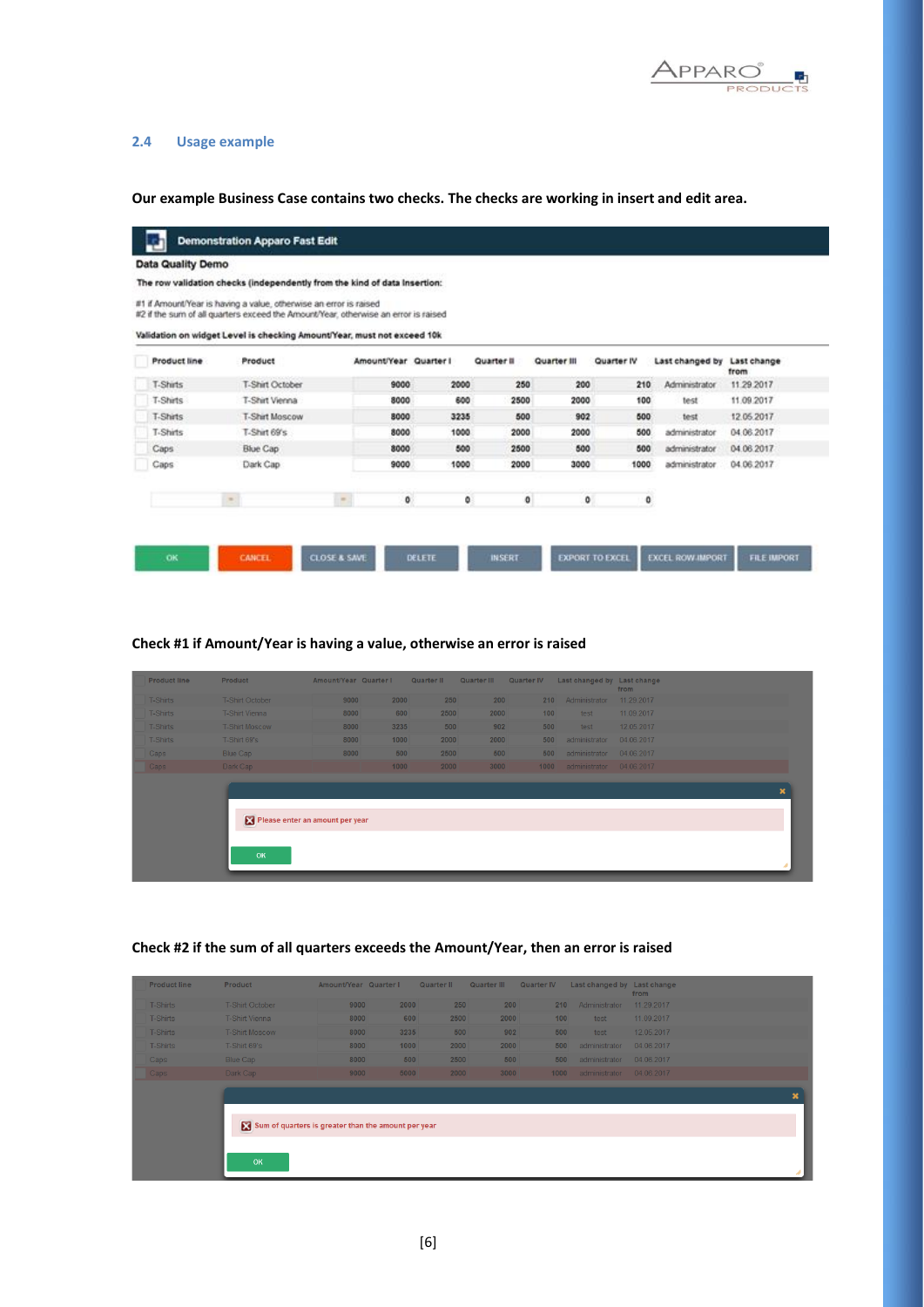

## <span id="page-6-0"></span>2.4.1 You need to know

The code consists essentially only of the declaration of variables, their assignment and the use of ifconditions.

## **Variables will be declared by using 'var' followed by the variable names and the closing sign:**

*var variables\_name;*

## **You can assign values directly in this step, also Apparo variables or JavaScript methods like**

*var variables\_name = <%Apparo\_variable%>;*

You can use all types of Apparo variables here.

*var productsArray = afe.executeSqlSelect('select id, name, price from MySchema.MyProduct');*

## **Strings must be enclosed in single quotes, also variables containing string values**

*var txt = 'text';*

*var txt = '<% Apparo\_String\_Variable%>';*

#### **In case of errors, an error message must be returned**

*In the following examples a JavaScript variable named "result" is used to return an error. It contains an empty string ( var result = ''; ) which means = no errors. If the check is hitting then fill the variable with the error message (result = 'Error message'; )* Error messages always prevent users from inserting the values.

## **Warnings**

It is possible to return a warning instead of an error. Warnings create a message window returning the the text of the warning, but the user is still able to insert and store the value.

Usage: *( result = 'APPARO-WARNING:Warning message text'; )*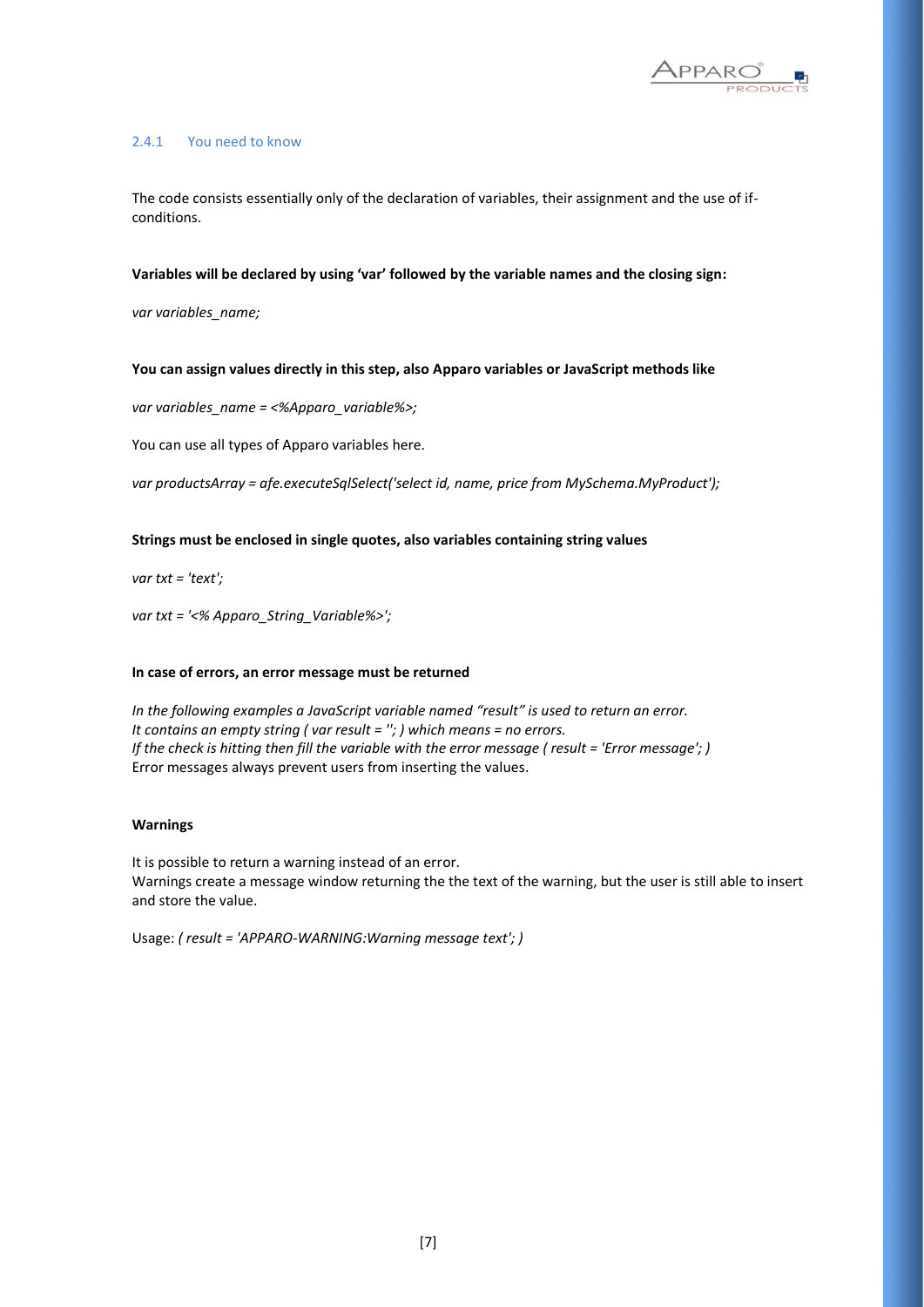

## <span id="page-7-0"></span>2.4.2 The code behind the example

```
var a = afe.resolveVariable('FORECAST'); /This method resolves table column names as variables
var b = <%FORECAST2%>; //This a widget reference variable, containing its value
var c = <%FORECAST3%>; \frac{1}{10} Both methodes are equal, returning the widget's value
var d = <%FORECAST4%>;
var e = <%FORECAST5%>;
var result = "; \frac{1}{\sqrt{2\pi}} // prepare empty result, what means that row data is valid
 if (a < (b+c+d+e)) { \frac{1}{\sqrt{1}} This if compares the variables for check #2
  if ('<%LANGUAGE%>' == 'en') { \frac{1}{\sqrt{1}} This if is a language switcher return errors in En and De
    result = 'Sum of quarters is greater than the amount per year'; } 
else { result = 'Summe der Quartale ist größer als das Jahr';}}<br>if (a == null | | a==0) { \frac{1}{\sqrt{1}} This if is the ch
                                             \frac{1}{1} This if is the check for #1
if ('<%LANGUAGE%>' == 'en') { \frac{1}{4} Another language switcher
   result = 'Please enter an amount per year'; } 
else { result = 'Bitte geben Sie die Anzahl je Jahr an'; }}
```
result; *// return the result, which means raise an error or not*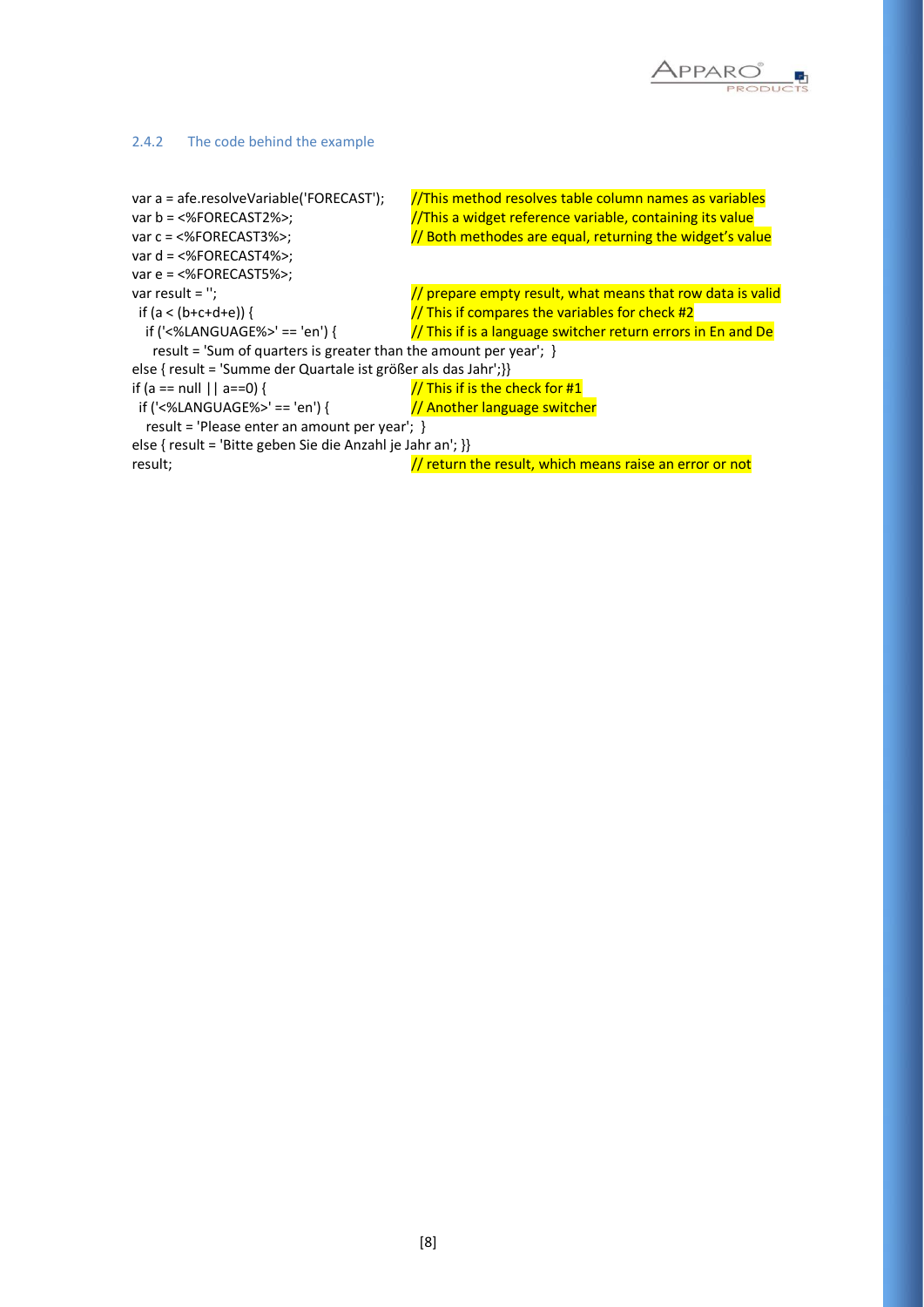

## <span id="page-8-0"></span>2.4.3 Check #1 in detail

## *if (a == null || a==0)*

An if clause in JavaScript is followed by the condition check enclosed in parentheses. 'a' is here the widget reference variable mapped to the JavaScript variable named 'a'. To compare if a= null (db null, which means empty) we have to write a==null. One single equal sign = would assign the value null to the JavaScript variable 'a'.

*{ if ('<%LANGUAGE%>' == 'en')* 

If the condition of the if clause is met, the code in the braces is executed. In this case another if clause is started asking if the users language is EN. If yes, it executes the following code:

*{ result = 'Please enter an amount per year'; }* 

This error message replaces the empty result and will be output to the user. If the users language is not EN, then the next condition after else is executed.

*else { result = 'Bitte geben Sie die Anzahl je Jahr an'; }}*

Any other user language than EN will create this German error message. Which is ok for our demo, it uses EN und DE only.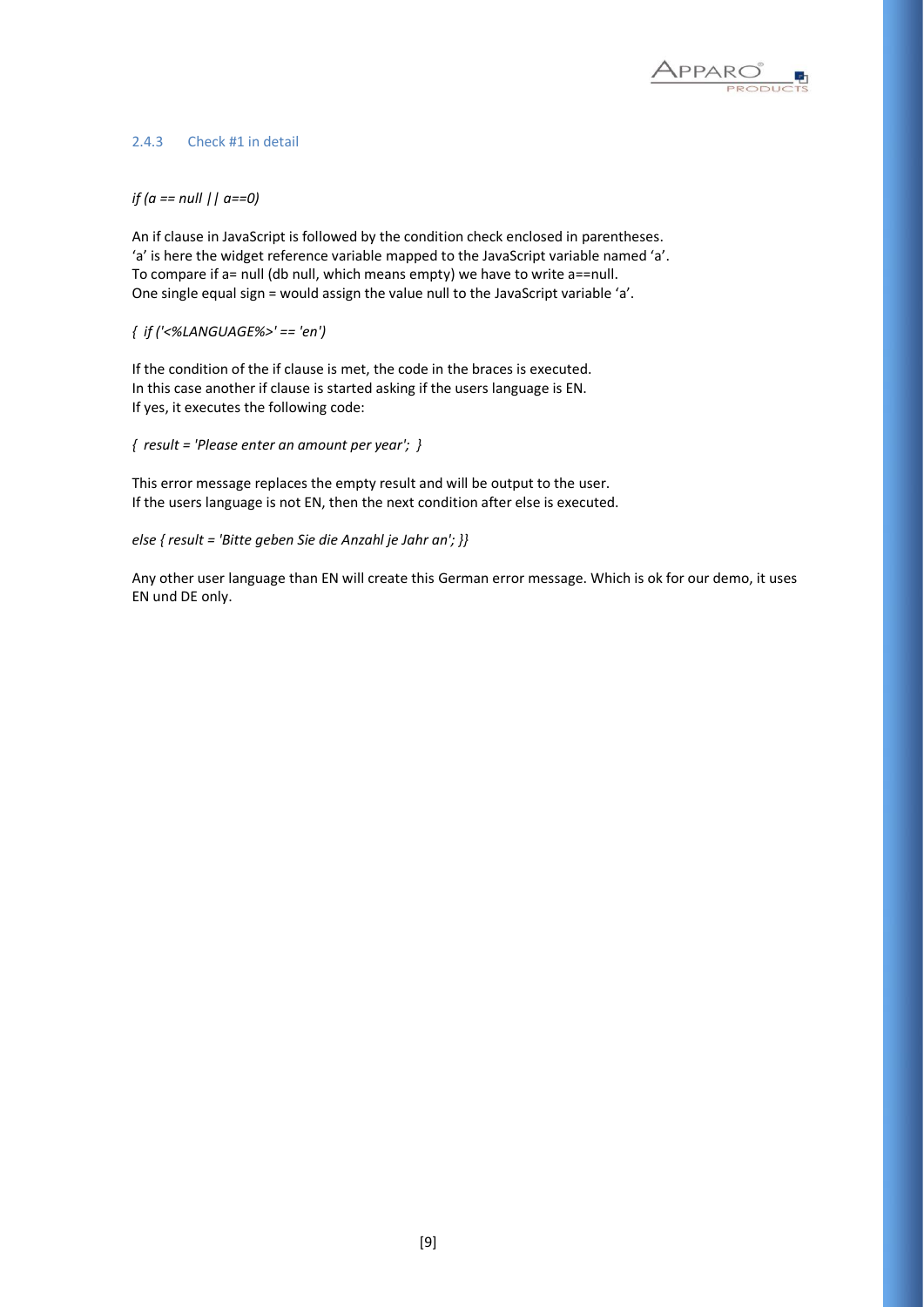

## <span id="page-9-0"></span>**2.5 Useful Apparo JavaScript methods**

The JavaScript language has additional Apparo-methods for executing SQL, other Java classes, reading widget values etc.

## <span id="page-9-1"></span>2.5.1 Example for calling a Java class with return value

*// In this example Fast Edit creates an instance of 'MyCustomClass' class and executes the 'myCustomMethod' method var result = afe.callClassMethod('MyCustomClass', 'myCustomMethod'); result;*

## <span id="page-9-2"></span>2.5.2 Example for calling a Java class with arguments and return value

*// In this example Fast Edit creates an instance of 'MyCustomClass' class and executes the 'myCustomMethod' method var args = []; // create new array args[0] = "stringValue"; args[1] = 256; // passed to Java as Java.lang.Double args[2] = (new Date()).getTime(); // passed to Java as Java.lang.Double*

*var result = afe.callClassMethod('MyCustomClass', 'myCustomMethod', args); result;*

## <span id="page-9-3"></span>2.5.3 Example for working with date widget variables

*// In this example we will compare current Date with widget Date var my\_date\_widget = afe.resolveVariable('DATE\_WIDGET'); var current\_date = new Date();* 

*//for explicit date usage, e.g. December 24, 2016 at 6:30pm use format: Date(year, month-1, day, hour, minute, second, millisecond) //var date = new Date(2016,11,24,18,30,0,0);*

```
if (my_date_widget == null) {
result = 'The date widget is empty';
}
else if (my_date_widget.getTime() > current_date.getTime()) {
result = 'The date widget value is after current date';
}
else if (my_date_widget.getTime() < current_date.getTime()) {
result = 'The date widget value is before current date';
}
else {
result = 'The dates are equal';
}
```
*result;*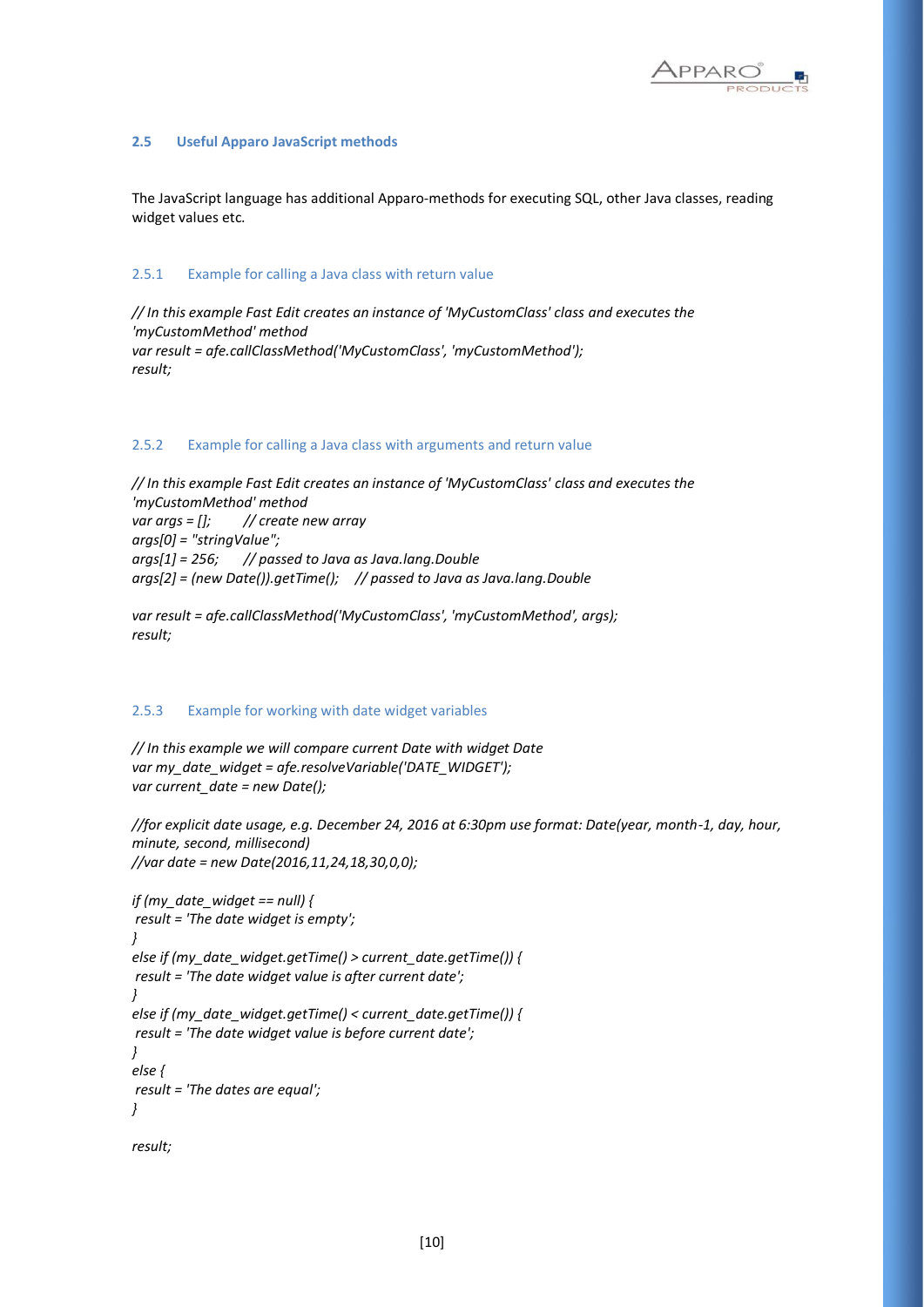

## <span id="page-10-0"></span>2.5.4 Example for executing a SQL query

*// In this example Fast Edit executes SQL query to retrieve 'user\_id' value of 'John Smith' in table 'MyTable'.* var user\_id = afe.executeSql("select id from MySchema.MyTable where sales\_name='John Smith'");

## <span id="page-10-1"></span>2.5.5 Example for executing a SQL select

```
// In this example Fast Edit executes SQL select to retrieve 'id', 'name' and 'price' values of all products in 
table 'MyProduct'.
var productsArray = afe.executeSqlSelect('select id, name, price from MySchema.MyProduct');
var i;
var rowData;
var id;
var name;
var price;
for(i = 0; i < productsArray.length; i++) {
  rowData = productsArray[i];
 id = rowData[0];
 name = rowData[1];
  price = rowData[2];
```

```
}
```
## <span id="page-10-2"></span>2.5.6 Example for executing a SQL query with parameters

```
// In this example Fast Edit executes SQL query with parameters.
var params = []; // create new Array
params[0] = 'John Smith';
params[1] = 'Germany';
var user_id = afe.executeSql('select id from MySchema.MyTable where sales_name=? and country=?', 
params);
```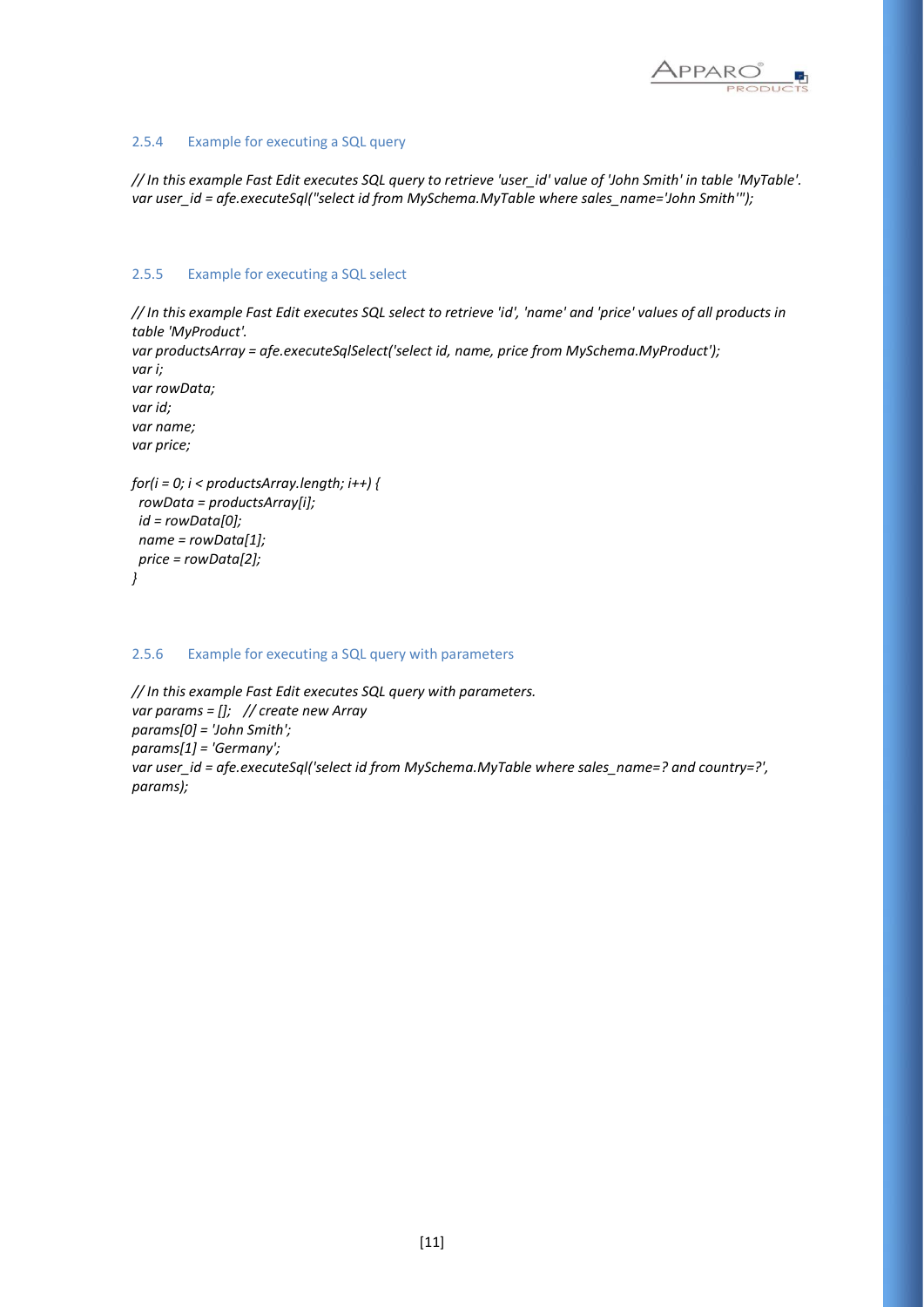

## <span id="page-11-0"></span>**3 Validation on widget level**

In the Widget settings -> Data output format you can define the desired data formats and also enable e.g. datepickers, which are preventing wrong dates.

| <b>Widget type</b> | <b>Mapping &amp; Other</b> | <b>Features</b>                                         | <b>Visual</b>             | <b>Help texts</b> | Data output format |
|--------------------|----------------------------|---------------------------------------------------------|---------------------------|-------------------|--------------------|
| Output type        |                            | Number<br>Currency<br>Percentage<br>Date / Time<br>Text | Use type of output column |                   | $\star$            |
| Show date picker   |                            | v                                                       |                           |                   |                    |
| Date and time part |                            | <b>Date</b><br>Time<br>Date with time                   |                           |                   |                    |
| Format             |                            | <b>Short</b><br>Medium<br>Long<br>Full<br>Custom        |                           |                   |                    |

## <span id="page-11-1"></span>**3.1 Limits**

Limits can be defined as validity interval or as validity interval in percent of the old value. Interval limits can be set as number (fix value) or dynamically with variables with e.g. calculations.

**Variables can be used too. These variables can use widget reference variables (values of the current row for checking) too.**

#### **Interval of old value (%)**

| Interval of old value (%) | Minimum allowed: 50  |  |
|---------------------------|----------------------|--|
|                           | Maximum allowed: 100 |  |

Hereby you limit the validity of the entered values based on the existing values.

Example: In the widget, the value is 100. In this case, users may only enter values between 50% and 100% of the original value, so values between 50 and 100. Otherwise, the user receives an error message.

#### **Interval**

| Interval | Minimum allowed: 1000 |  |
|----------|-----------------------|--|
|          | Maximum allowed: 2000 |  |

Limits the validity of entries based on an absolute interval. Permissible are values only from 1000 to 2000.

| Interval |                             | Minimum allowed: <%CURRENT DATE%> |  |
|----------|-----------------------------|-----------------------------------|--|
|          | Maximum allowed: 12.31.2099 |                                   |  |

Restricts the validity of date entries between today and the end of the century.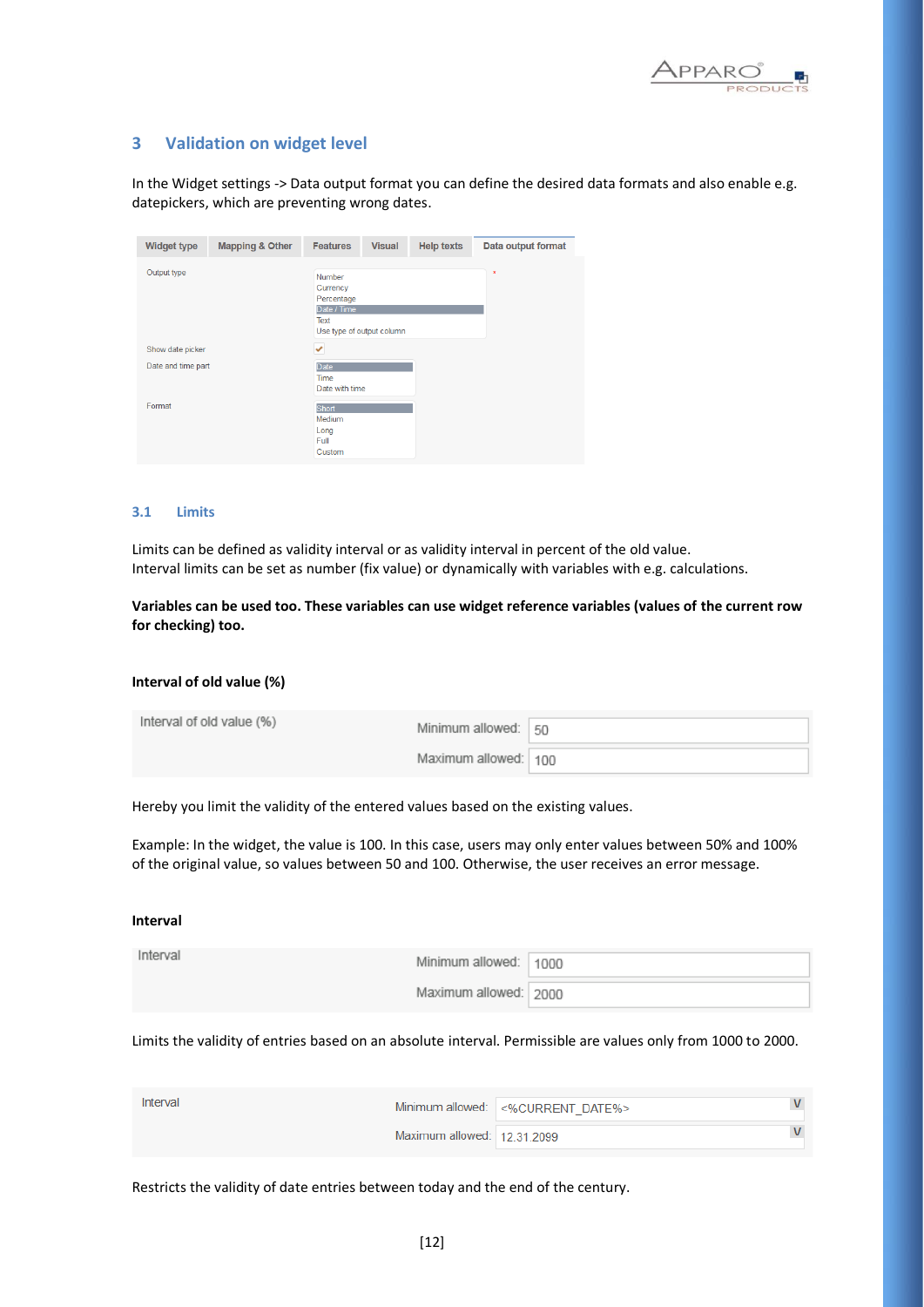

#### <span id="page-12-0"></span>**3.2 Java classes**

## **Custom validator Java 8 class**

| Data quality check            |      |                         |  |
|-------------------------------|------|-------------------------|--|
| Custom validator Java 8 class | ---- | $\blacksquare$ $\Omega$ |  |

Optional. A Java 8 class that is testing the input value. The file directory of this file is defined in the Apparo Configuration Manager. This class is called automatically before Apparo Fast Edit is updating or inserting this row.

By clicking the grey question mark a help pops up containing three code examples:

#### **#1 Definition of the Java validator interface**

Contains the code

#### **#2 Example for a string validator**

This example shows a simple Java validator that checks if the value of the widget starts with "Apparo".

#### **#3 Example for a date validator**

This example shows a Java validator that checks if the value of the widget is a date between 12/01/2020 and 12/31/2025. Additionally, a warning is displayed if the value is between 01/01/2025 and 12/31/2025.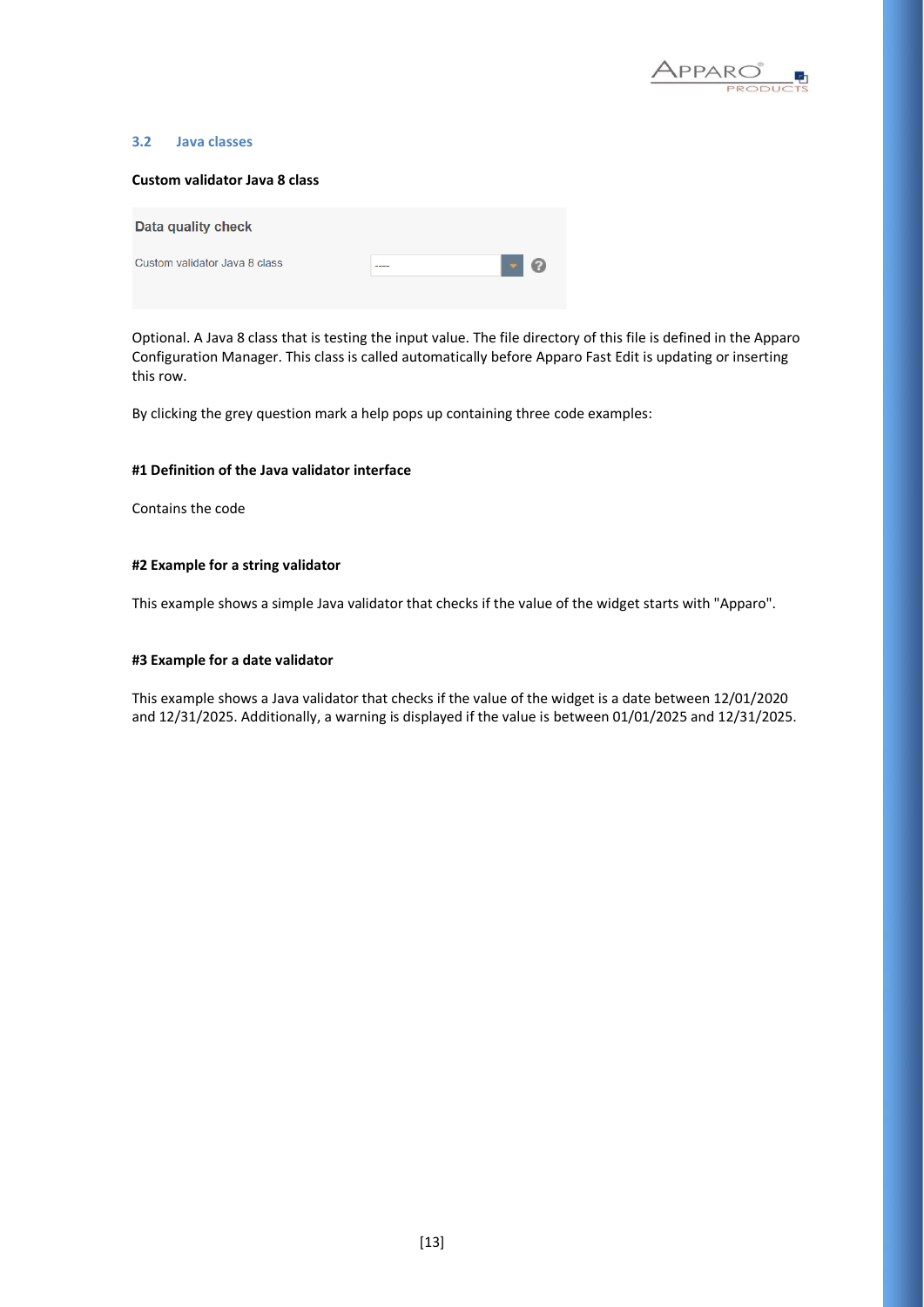

## <span id="page-13-0"></span>3.2.1 Java class for testing

Examples for a user exit – test if a value of a widget is valid or not:

- TesterPK.Java
- TesterNUMBER\_VALUE.Java
- DateInRangeValidator.Java

## Both are stored in *[APPARO HOME]\FastEdit\samples*

You need an installed Java 8 JDK because you need **Javac** for compiling.

## **Java version 8 must be used.**

Please open a command shell (cmd/sh) and go into the file directory *[APPARO HOME]\FastEdit\samples*

*Enter now:*

## **Javac TestValidator.Java TesterPK.Java**

The result is the file **TesterPK.class** in the same file directory.

Please copy the **TesterPK.class** into the file directory *[APPARO HOME]\FastEdit\user\_scripts* The path may be different, depending on the settings in the Apparo Configuration Manager.

Then (without restarting Apparo) you can use this file in the Apparo Designer (Business Cases must be reopened eventually):

## Widget settings of database column PRODUCT\_LINE\_ID

| Widget type                   | <b>Mapping &amp; Other</b> | <b>Features</b>                                                                      |      | Lookup & Dropdown & Multiselect                              |       | <b>Visual</b>          | <b>Help texts</b> | <b>Data output format</b> |
|-------------------------------|----------------------------|--------------------------------------------------------------------------------------|------|--------------------------------------------------------------|-------|------------------------|-------------------|---------------------------|
| Output type                   |                            | Number<br>Currency<br>Percentage<br>Date / Time<br>Text<br>Use type of output column |      |                                                              | ×     |                        |                   |                           |
| Decimal places                |                            | $\overline{2}$                                                                       |      |                                                              |       |                        |                   |                           |
| Show separate groups          |                            |                                                                                      |      |                                                              |       |                        |                   |                           |
| How to show negative number   |                            | with minus sign<br>with minus sign and in red colour                                 |      |                                                              |       |                        |                   |                           |
| Data quality check            |                            |                                                                                      |      |                                                              |       |                        |                   |                           |
| Custom validator Java 8 class |                            | <b>TesterPK</b>                                                                      |      | 0                                                            |       |                        |                   |                           |
| Interval of old value (%)     |                            | $- - - -$<br>ApparoStringValidator<br><b>TesterPK</b><br><b>VICIALITIQUE CHIOWED</b> |      | $pr$ (test value of widget PK if $1 \le$ value $\le$ = 1000) |       | ${\sf V}$<br>${\sf V}$ |                   |                           |
| Interval                      |                            | Minimum allowed:                                                                     |      |                                                              |       | ${\sf V}$              |                   |                           |
|                               |                            | Maximum allowed:                                                                     |      |                                                              |       |                        | $\vee$            |                           |
| Sample format text font       |                            | Font face                                                                            | Size | Style                                                        | Align |                        | Colour            |                           |
|                               |                            | Arial                                                                                | 10   | Normal                                                       | Left  |                        | #000000           |                           |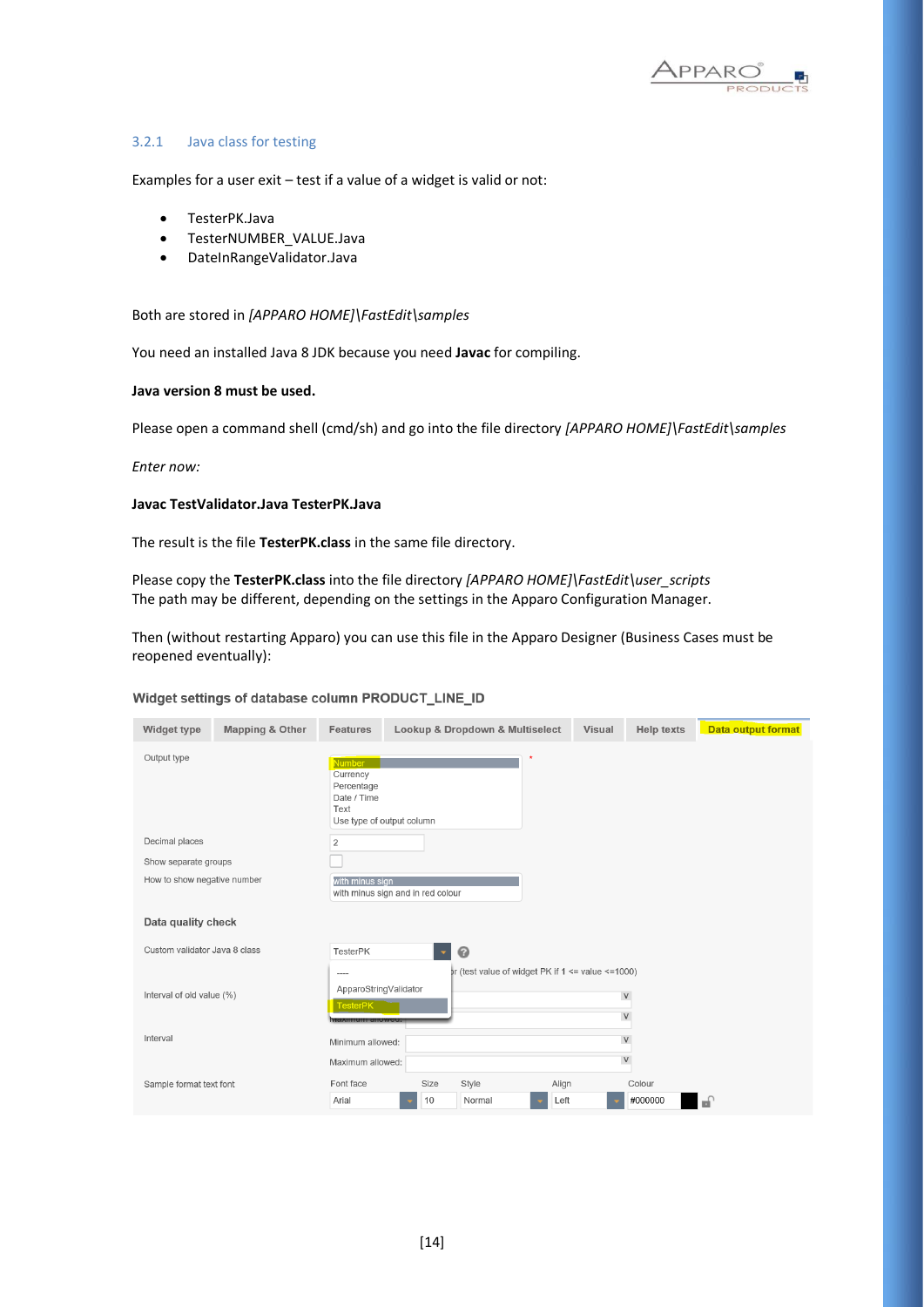

## <span id="page-14-0"></span>**3.3 Regex – Regular expressions for input fields and text areas**

## **Regular Expression (Only for type , Text')**

| Regular expression for data quality |  |
|-------------------------------------|--|
|                                     |  |

Using a regular expression is helpful to define more complex input rules.

## Click the '?' icon to see the detail instructions.

| <b>Characters</b>                                            |                                                                                                                                      |                                                        |
|--------------------------------------------------------------|--------------------------------------------------------------------------------------------------------------------------------------|--------------------------------------------------------|
| Character                                                    | <b>Description</b>                                                                                                                   | Example                                                |
| Any character except<br>$[1^s, 1^s, 1^s, 1^s, 0]$            | All characters except the listed special characters match a single instance of<br>themselves.                                        | a matches a                                            |
| (backslash) followed by any<br>of $[\ \& \$ , $  \ ? \$ + () | A backslash escapes special characters to suppress their special meaning.                                                            | $+$ matches $+$                                        |
| <b>\xFF</b> where FF are 2<br>hexadecimal digits             | Matches the character with the specified ASCII/ANSI value, which depends on<br>the code page used. Can be used in character classes. | ∖xA9 matches © when<br>using the Latin-1 code<br>page. |
| $-1$ $\sim$ and $\sim$                                       | Match and E character. CD character and a tab character respectively. Can be all what matches a                                      |                                                        |

## **Example**

You want to validate international phone numbers. The numbers should start with a plus sign, followed by the country code and national number +49 55512345678

## **Regex**

*^\+(?:[0-9] ?){6,14}[0-9]\$*

## **Explanation in detail**

| Λ              | # Assert position at the beginning of the string.           |
|----------------|-------------------------------------------------------------|
| \+             | # Match a literal "+" character.                            |
| (?:            | # Group but don't capture:                                  |
| $[0-9]$        | # Match a digit.                                            |
| $\x20$         | # Match a space character (Or just use space " " character) |
| -?             | between zero and one time.<br>#                             |
|                | # End the noncapturing group.                               |
| ${6, 14}$      | # Repeat the group between 6 and 14 times.                  |
| $[0-9]$        | # Match a digit.                                            |
| $\overline{a}$ |                                                             |

<sup>\$ #</sup> Assert position at the end of the string.